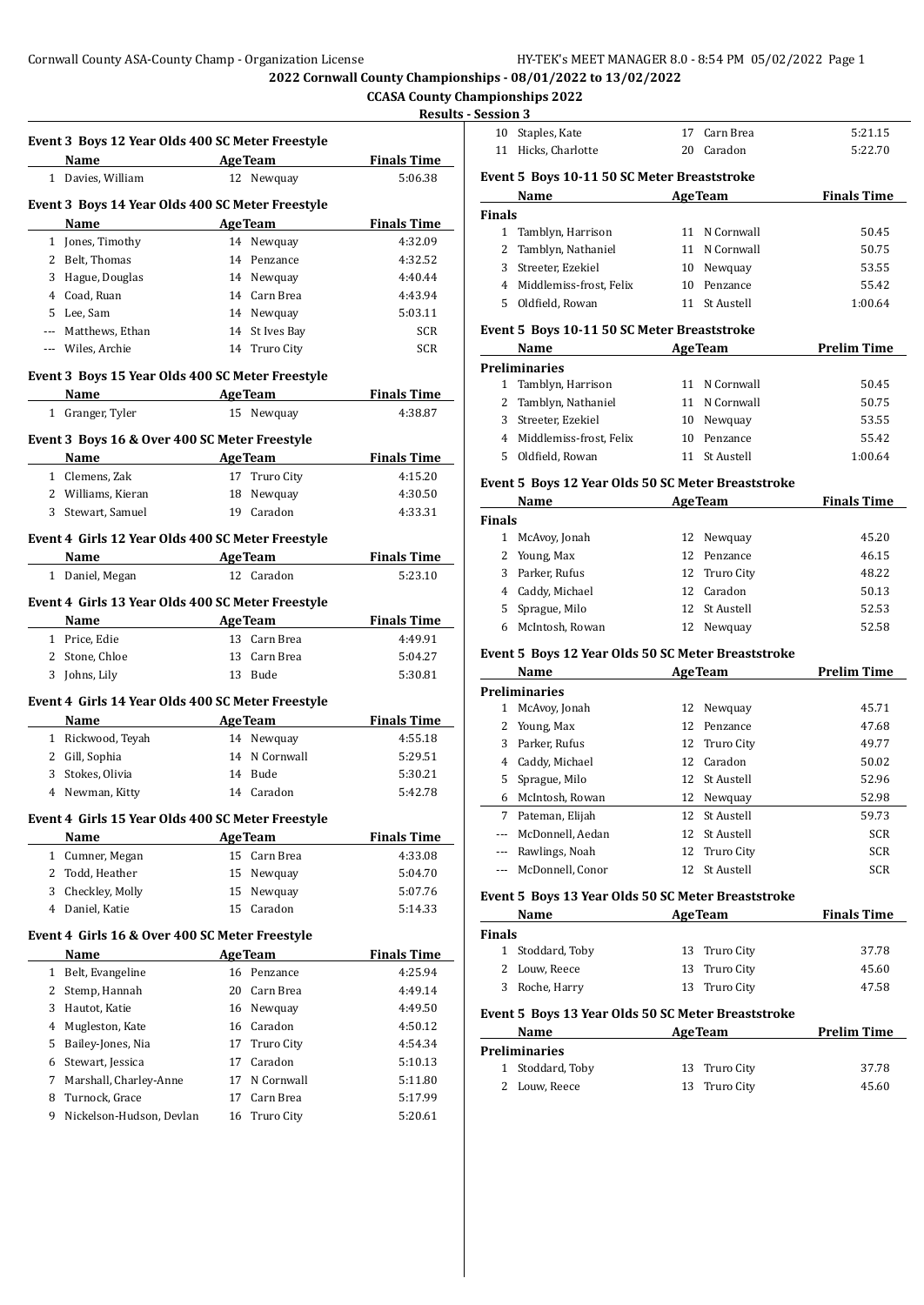**2022 Cornwall County Championships - 08/01/2022 to 13/02/2022**

 $\overline{a}$ 

#### **CCASA County Championships 2022 Results - Session 3**

|              |                                                                             |    |                        | <u>Kesult</u>      |
|--------------|-----------------------------------------------------------------------------|----|------------------------|--------------------|
|              | Preliminaries  (Event 5 Boys 13 Year Olds 50 SC Meter Breaststroke)<br>Name |    | <b>AgeTeam</b>         | <b>Prelim Time</b> |
|              | 3 Roche, Harry                                                              | 13 | Truro City             | 47.58              |
| $---$        | Smith, Sam                                                                  | 13 | St Austell             | <b>SCR</b>         |
|              |                                                                             |    |                        |                    |
|              | Event 5 Boys 14 Year Olds 50 SC Meter Breaststroke                          |    |                        |                    |
|              | Name                                                                        |    | <b>AgeTeam</b>         | <b>Finals Time</b> |
| Finals       |                                                                             |    |                        |                    |
|              | 1 Belt, Thomas                                                              |    | 14 Penzance            | 35.33              |
|              | 2 Coad, Ruan                                                                |    | 14 Carn Brea           | 36.93              |
| 3            | Jones, Timothy                                                              |    | 14 Newquay             | 37.10              |
| 4            | Jeffrey, Finley                                                             |    | 14 Truro City          | 38.60              |
|              | 5 Ward, Harry                                                               |    | 14 Carn Brea           | 40.73              |
| 6            | Allan, Jowan                                                                | 14 | Truro City             | 41.38              |
|              | Event 5 Boys 14 Year Olds 50 SC Meter Breaststroke                          |    |                        |                    |
|              | Name                                                                        |    | <b>AgeTeam</b>         | <b>Prelim Time</b> |
|              | Preliminaries                                                               |    |                        |                    |
| 1            | Belt, Thomas                                                                |    | 14 Penzance            | 35.35              |
| 2            | Jones, Timothy                                                              |    | 14 Newquay             | 37.13              |
| 3            | Coad, Ruan                                                                  |    | 14 Carn Brea           | 37.37              |
|              | 4 Jeffrey, Finley                                                           |    | 14 Truro City          | 38.50              |
|              | 5 Ward, Harry                                                               |    | 14 Carn Brea           | 40.80              |
|              | 6 Allan, Jowan                                                              |    | 14 Truro City          | 41.98              |
|              | 7 Maddern, Dmitri                                                           |    | 14 Penzance            | 42.03              |
| 8            | Osborne, Benjamin                                                           |    | 14 Truro City          | 42.18              |
| 9            | Lee, Sam                                                                    | 14 | Newquay                | 47.19              |
| ---          | Davies, Beau                                                                | 14 | N Cornwall             | DQ DQ              |
|              | 4.4 Start before starting signal                                            |    |                        |                    |
|              | Wiles, Archie                                                               |    | 14 Truro City          | <b>SCR</b>         |
|              | Event 5 Boys 15 Year Olds 50 SC Meter Breaststroke                          |    |                        |                    |
|              | Name                                                                        |    | <b>AgeTeam</b>         | <b>Finals Time</b> |
| Finals       |                                                                             |    |                        |                    |
| $\mathbf{1}$ | Stoddard, Elliot                                                            |    | 15 Truro City          | 34.30              |
| 2            | Taylor, Jack                                                                |    | 15 Caradon             | 34.75              |
| 3            | Granger, Tyler                                                              |    | 15 Newquay             | 34.87              |
|              | 4 Caddy, Alexander                                                          |    | 15 Caradon             | 35.49              |
| 5            | O'Brien, Aidan                                                              |    | 15 St Ives Bay         | 42.14              |
|              | 6 Gilbert, Barnaby                                                          |    | 15 Carn Brea           | 43.61              |
|              | Event 5 Boys 15 Year Olds 50 SC Meter Breaststroke                          |    |                        |                    |
|              | Name<br><u> 1989 - Jan Store, Amerikaansk kon</u>                           |    | <b>AgeTeam</b>         | <b>Prelim Time</b> |
|              | Preliminaries                                                               |    |                        |                    |
|              | 1 Stoddard, Elliot                                                          | 15 | <b>Truro City</b>      | 34.30              |
| 2            | Taylor, Jack                                                                |    | 15 Caradon             | 34.75              |
| 3            | Granger, Tyler                                                              |    | 15 Newquay             | 34.87              |
|              | 4 Caddy, Alexander                                                          |    | 15 Caradon             | 35.49              |
| 5            | O'Brien, Aidan                                                              |    | 15 St Ives Bay         | 42.14              |
| 6            | Gilbert, Barnaby                                                            | 15 | Carn Brea              | 43.61              |
|              |                                                                             |    |                        |                    |
|              | Event 5 Boys 16 & Over 50 SC Meter Breaststroke                             |    |                        |                    |
|              | Name                                                                        |    | <b>AgeTeam</b>         | <b>Finals Time</b> |
| Finals       |                                                                             | 19 | <b>Carrick Masters</b> |                    |
|              | 1 Pond, Mikey                                                               |    |                        | 31.72              |
| 2            | Wonnacott, Finley                                                           |    | 16 N Cornwall          | 32.07              |
| 3            | Chapman, Timon                                                              |    | 20 Caradon             | 32.25              |

| яон э                |              |       |
|----------------------|--------------|-------|
| 4 Christophers, Luke | 18 Newquay   | 34.47 |
| 5 Greet, Thomas      | 17 Caradon   | 37.14 |
| 6 Rich, Tomas        | 16 Carn Brea | 37.93 |

#### **Event 5 Boys 16 & Over 50 SC Meter Breaststroke**

|       | Name               | <b>AgeTeam</b> |                 | <b>Prelim Time</b> |
|-------|--------------------|----------------|-----------------|--------------------|
|       | Preliminaries      |                |                 |                    |
| 1     | Pond, Mikey        | 19             | Carrick Masters | 31.87              |
| $*2$  | Chapman, Timon     | 20             | Caradon         | 32.82              |
| $*2$  | Wonnacott, Finley  |                | 16 N Cornwall   | 32.82              |
| 4     | Christophers, Luke | 18             | Newguay         | 34.25              |
| 5.    | Greet, Thomas      | 17             | Caradon         | 37.26              |
| 6     | Rich, Tomas        | 16             | Carn Brea       | 37.40              |
| 7     | Phippard, Jack     | 16             | Launceston      | 37.57              |
| 8     | Quiterio, Timothy  | 41             | Caradon         | 37.83              |
| 9     | Long, Adam         | 17             | <b>Bude</b>     | 38.38              |
| 10    | Baker, Ellis       | 16             | Caradon         | 39.02              |
| $---$ | Leigh, Joshua      | 16             | Truro City      | <b>NS</b>          |
|       | Williams, Lewis    |                | 16 St Ives Bay  | <b>SCR</b>         |

#### **Event 6 Girls 10-11 50 SC Meter Breaststroke**

|               | <b>Name</b>          | <b>AgeTeam</b> |               | <b>Finals Time</b> |
|---------------|----------------------|----------------|---------------|--------------------|
| <b>Finals</b> |                      |                |               |                    |
|               | Newton, Millie       |                | 11 St Austell | 47.22              |
|               | 2 Lee, Meg           | 11             | Newquay       | 48.04              |
| 3             | Milne. Maisie        | 11             | Penzance      | 48.87              |
|               | 4 Mulready, Matilda  |                | 11 Truro City | 51.62              |
| 5.            | Coad, Agnes          | 11             | Carn Brea     | 51.77              |
| 6             | Postlethwaite, Penny | 10             | Penzance      | 52.01              |

#### **Event 6 Girls 10-11 50 SC Meter Breaststroke**

|       | Name                 |    | <b>AgeTeam</b>    | <b>Prelim Time</b> |
|-------|----------------------|----|-------------------|--------------------|
|       | <b>Preliminaries</b> |    |                   |                    |
| 1     | Newton, Millie       | 11 | <b>St Austell</b> | 46.23              |
| 2     | Lee, Meg             | 11 | Newquay           | 48.56              |
| 3     | Milne, Maisie        | 11 | Penzance          | 49.35              |
| 4     | Coad, Agnes          | 11 | Carn Brea         | 50.90              |
| 5     | Mulready, Matilda    | 11 | Truro City        | 52.05              |
| 6     | Postlethwaite, Penny | 10 | Penzance          | 52.99              |
| 7     | Briggs, Sienna       | 11 | Caradon           | 53.07              |
| 8     | Morcom, Ava          | 11 | Truro City        | 55.07              |
| 9     | Ward, Annie          | 10 | Carn Brea         | 56.02              |
| 10    | Rattenbury, Abigail  | 10 | St Austell        | 56.16              |
| $*11$ | Osborne, Lowenna     | 10 | Truro City        | 56.40              |
| $*11$ | Gatrell, Skye        | 11 | <b>Bude</b>       | 56.40              |
| 13    | Lewis, Lily          | 11 | <b>St Austell</b> | 58.68              |
| 14    | Kearey, Amber        | 11 | Penzance          | 59.99              |
| 15    | Walter, Indira       | 10 | Bude              | 1:00.11            |
| 16    | Stone, Isabelle      | 10 | Carn Brea         | 1:00.70            |
| 17    | Cook, Olivia         | 11 | <b>Bude</b>       | 1:00.87            |
| 18    | Louw, Jessica        | 10 | Truro City        | 1:00.92            |
| 19    | Kelly, Rosie         | 11 | Penzance          | 1:01.70            |
| 20    | Davies, Isobel       | 11 | Newquay           | 1:02.34            |
| 21    | Postlethwaite, Jess  | 10 | Penzance          | 1:09.70            |
| 22    | Kearey, Harper       | 10 | Penzance          | 1:12.55            |
|       |                      |    |                   |                    |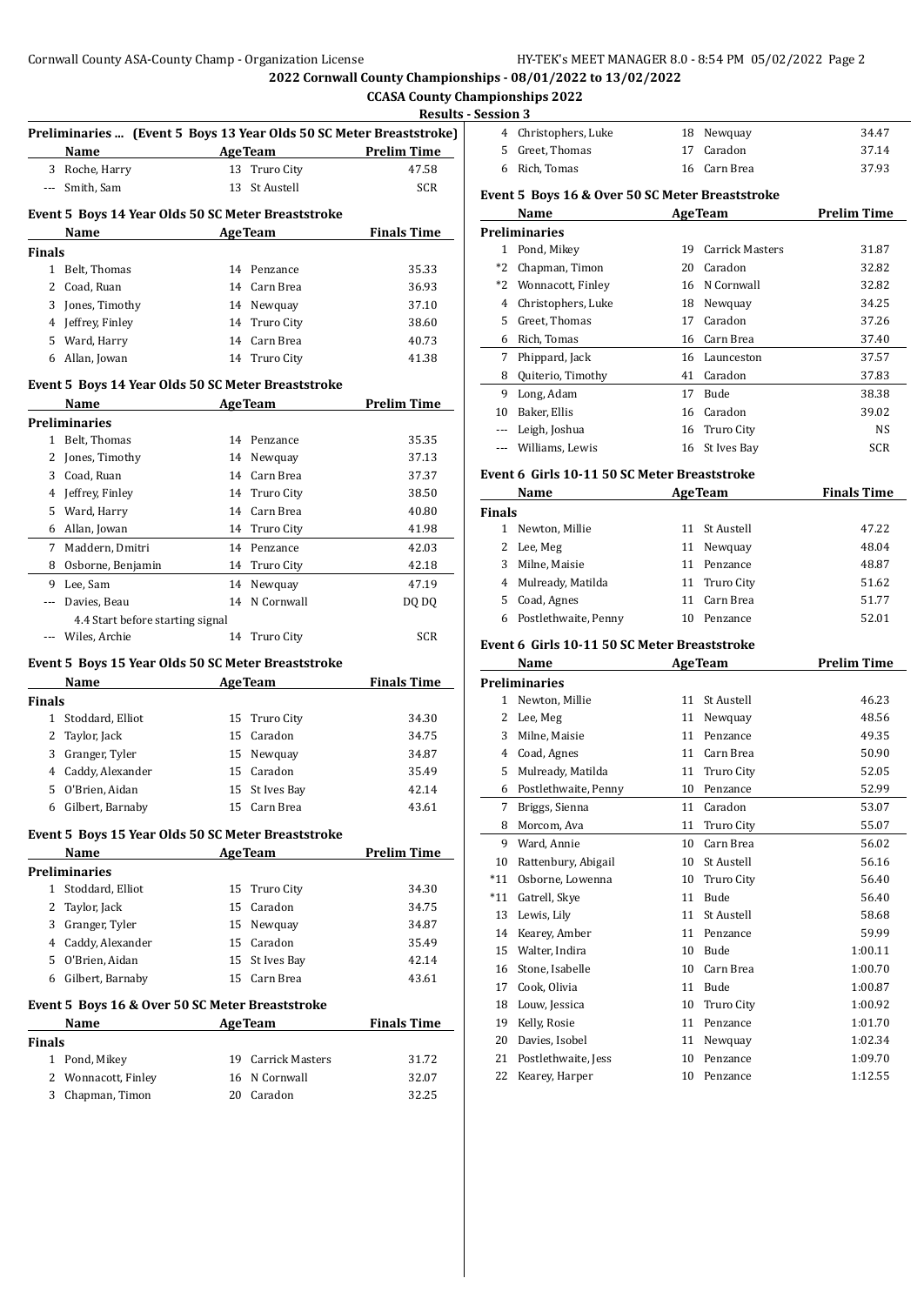**2022 Cornwall County Championships - 08/01/2022 to 13/02/2022**

### **CCASA County Championships 2022 Results - Session 3**

|        | Preliminaries  (Event 6 Girls 10-11 50 SC Meter Breaststroke)<br>Name  |    |                             | <b>Example 2 Age Team</b> Prelim Time |
|--------|------------------------------------------------------------------------|----|-----------------------------|---------------------------------------|
|        |                                                                        |    |                             |                                       |
|        | --- Berriman, Elsie                                                    |    | 11 Penzance                 | DO 1:04.78                            |
|        | 7.2 Arm movements not simultaneous or not in the same horizontal plane |    |                             |                                       |
|        | Event 6 Girls 12 Year Olds 50 SC Meter Breaststroke                    |    |                             |                                       |
|        | Name                                                                   |    | <b>Example 2.1 Age Team</b> | <b>Finals Time</b>                    |
| Finals |                                                                        |    |                             |                                       |
|        | 1 Daniel, Megan                                                        |    | 12 Caradon                  | 40.89                                 |
| 2      | Fitzhenry, Robyn                                                       |    | 12 Newquay                  | 43.66                                 |
|        | 3 Kerry, Molly                                                         |    | 12 Carn Brea                | 46.04                                 |
|        | 4 Holtaway, Tess                                                       |    | 12 Penzance                 | 46.11                                 |
|        | 5 Russell, Bea                                                         |    | 12 St Ives Bay              | 47.58                                 |
|        | 6 Ward, Tassy                                                          |    | 12 Truro City               | 47.94                                 |
|        | Event 6 Girls 12 Year Olds 50 SC Meter Breaststroke                    |    |                             |                                       |
|        | Name<br><b>AgeTeam</b>                                                 |    |                             | <b>Prelim Time</b>                    |
|        | Preliminaries                                                          |    |                             |                                       |
|        | 1 Daniel, Megan                                                        |    | 12 Caradon                  | 40.89                                 |
|        | 2 Fitzhenry, Robyn                                                     |    | 12 Newquay                  | 43.66                                 |
|        | 3 Kerry, Molly                                                         |    | 12 Carn Brea                | 46.04                                 |
|        | 4 Holtaway, Tess                                                       |    | 12 Penzance                 | 46.11                                 |
|        | 5 Russell, Bea                                                         |    | 12 St Ives Bay              | 47.58                                 |
|        | 6 Ward, Tassy                                                          | 12 | Truro City                  | 47.94                                 |
|        |                                                                        |    |                             |                                       |
|        | Event 6 Girls 13 Year Olds 50 SC Meter Breaststroke                    |    |                             |                                       |
|        | Name                                                                   |    | <b>AgeTeam</b>              | <b>Finals Time</b>                    |
| Finals |                                                                        |    |                             |                                       |
|        | 1 Tamblyn, Nevie                                                       |    | 13 N Cornwall               | 39.77                                 |
|        | 2 Holmes, Ruby                                                         |    | 13 Penzance                 | 39.87                                 |
|        | 3 Stone, Chloe                                                         |    | 13 Carn Brea                | 40.47                                 |
|        | 4 Bowden-Inoue, Enzo                                                   |    | 13 Newquay                  | 40.58                                 |
|        | 5 Newman, Eva                                                          |    | 13 N Cornwall               | 41.62                                 |
|        | 6 Feldman, Jemima                                                      | 13 | Truro City                  | 42.51                                 |
|        | Event 6 Girls 13 Year Olds 50 SC Meter Breaststroke                    |    |                             |                                       |
|        | <b>Name</b>                                                            |    | <b>AgeTeam</b>              | <b>Prelim Time</b>                    |
|        | Preliminaries                                                          |    |                             |                                       |
| 1      | Tamblyn, Nevie                                                         |    | 13 N Cornwall               | 40.19                                 |
| 2      | Newman, Eva                                                            |    | 13 N Cornwall               | 41.05                                 |
| 3      | Bowden-Inoue, Enzo                                                     |    | 13 Newquay                  | 41.08                                 |
| 4      | Stone, Chloe                                                           | 13 | Carn Brea                   | 41.26                                 |
| 5      | Holmes, Ruby                                                           | 13 | Penzance                    | 41.42                                 |
| 6      | Feldman, Jemima                                                        | 13 | <b>Truro City</b>           | 41.62                                 |
| 7      | Collins, Ava                                                           | 13 | St Austell                  | 42.01                                 |
| 8      | Fitzhenry, Molly                                                       | 13 | Newquay                     | 42.09                                 |
| *9     | Leigh, Lilly                                                           | 13 | Truro City                  | 42.32                                 |
| *9     | Price, Edie                                                            | 13 | Carn Brea                   | 42.32                                 |
| 11     | Norton, Rosie                                                          | 13 | Newquay                     | 42.91                                 |
| 12     | Johns, Lily                                                            | 13 | Bude                        | 43.81                                 |
| 13     | Thomas, Seren                                                          | 13 | Carn Brea                   | 44.57                                 |
| 14     | Smith, Clea                                                            | 13 | Penzance                    | 45.06                                 |
| 15     | Ryder, Elsie                                                           | 13 | Carn Brea                   | 45.19                                 |
| 16     | Thomas, Hattie                                                         | 13 | St Austell                  | 45.58                                 |
| 17     | Smith, Harriet                                                         | 13 | Carn Brea                   | 46.93                                 |
| 18     | Reader, Imogen                                                         | 13 | N Cornwall                  | 47.44                                 |
|        |                                                                        |    |                             |                                       |

# **Event 6 Girls 14 Year Olds 50 SC Meter Breaststroke**

| Name              | <b>AgeTeam</b> |         | <b>Finals Time</b>                                                 |
|-------------------|----------------|---------|--------------------------------------------------------------------|
| Finals            |                |         |                                                                    |
| Hautot, Hannah    |                |         | 37.65                                                              |
| 2 Taylor, Mia     |                |         | 39.40                                                              |
| Honey, Madison    |                |         | 39.79                                                              |
| Stokes, Olivia    |                |         | 40.10                                                              |
| Leigh, Daisy      |                |         | 40.33                                                              |
| Connelly, Claudia | 14             | Newguay | 41.83                                                              |
|                   |                |         | 14 Newquay<br>14 Caradon<br>14 Caradon<br>14 Bude<br>14 Truro City |

# **Event 6 Girls 14 Year Olds 50 SC Meter Breaststroke**

|       | Name                 |    | <b>AgeTeam</b>    | Prelim Time |
|-------|----------------------|----|-------------------|-------------|
|       | <b>Preliminaries</b> |    |                   |             |
| 1     | Hautot, Hannah       | 14 | Newquay           | 37.69       |
| 2     | Honey, Madison       | 14 | Caradon           | 39.61       |
| 3     | Stokes, Olivia       | 14 | Bude              | 39.68       |
| 4     | Leigh, Daisy         | 14 | Truro City        | 40.33       |
| 5     | Taylor, Mia          | 14 | Caradon           | 40.58       |
| 6     | Connelly, Claudia    | 14 | Newquay           | 40.68       |
| 7     | Newman, Kitty        | 14 | Caradon           | 40.79       |
| 8     | Holt, Maddison       | 14 | Bude              | 40.82       |
| 9     | Hope, Evelyn         | 14 | Penzance          | 41.37       |
| $*10$ | Bain, Maisie         | 14 | Caradon           | 42.39       |
| $*10$ | Moyle, Macy          | 14 | Carn Brea         | 42.39       |
| 12    | Matthews, Emily      | 14 | <b>St Austell</b> | 42.58       |
| 13    | Spry, Rosie          | 14 | Caradon           | 44.28       |
| 14    | Lockie, Caitlin      | 14 | Caradon           | 44.60       |
| 15    | Young, Iris          | 14 | Penzance          | 46.59       |
| 16    | Dawes, Evelyn        | 14 | Caradon           | 46.73       |
| 17    | Atkin, Lucy          | 14 | Caradon           | 47.06       |
| $---$ | Helson, Jessica      | 14 | Caradon           | <b>NS</b>   |
|       | Smith, Lilia         | 14 | Truro City        | <b>SCR</b>  |

# **Event 6 Girls 15 Year Olds 50 SC Meter Breaststroke**

|               | Name                      | <b>AgeTeam</b> | <b>Finals Time</b> |
|---------------|---------------------------|----------------|--------------------|
| <b>Finals</b> |                           |                |                    |
|               | Cumner, Megan             | 15 Carn Brea   | 37.63              |
|               | Shute, Hollie             | 15 Caradon     | 37.70              |
| 3             | Dodd, Tilly               | 15 Carn Brea   | 40.54              |
|               | 4 Swart, Alisha           | Bude<br>15     | 40.78              |
| 5.            | Taylor, Evie              | 15 Truro City  | 43.41              |
| 6             | Middlemiss-Frost, Miranda | 15 Penzance    | 43.54              |

#### **Event 6 Girls 15 Year Olds 50 SC Meter Breaststroke**

|    | Name                      |    | <b>AgeTeam</b> | <b>Prelim Time</b> |
|----|---------------------------|----|----------------|--------------------|
|    | <b>Preliminaries</b>      |    |                |                    |
|    | Shute, Hollie             |    | 15 Caradon     | 37.65              |
| 2  | Cumner, Megan             |    | 15 Carn Brea   | 37.89              |
| 3  | Dodd, Tilly               |    | 15 Carn Brea   | 40.58              |
| 4  | Swart, Alisha             |    | 15 Bude        | 40.88              |
| 5. | Taylor, Evie              |    | 15 Truro City  | 43.82              |
| 6. | Middlemiss-Frost, Miranda |    | 15 Penzance    | 44.06              |
| 7  | Gatrell, Summer           | 15 | <b>Bude</b>    | 44.09              |
| *8 | Smith, Jess               |    | 15 Penzance    | 44.35              |
| *8 | Brewer, Sienna            | 15 | Caradon        | 44.35              |